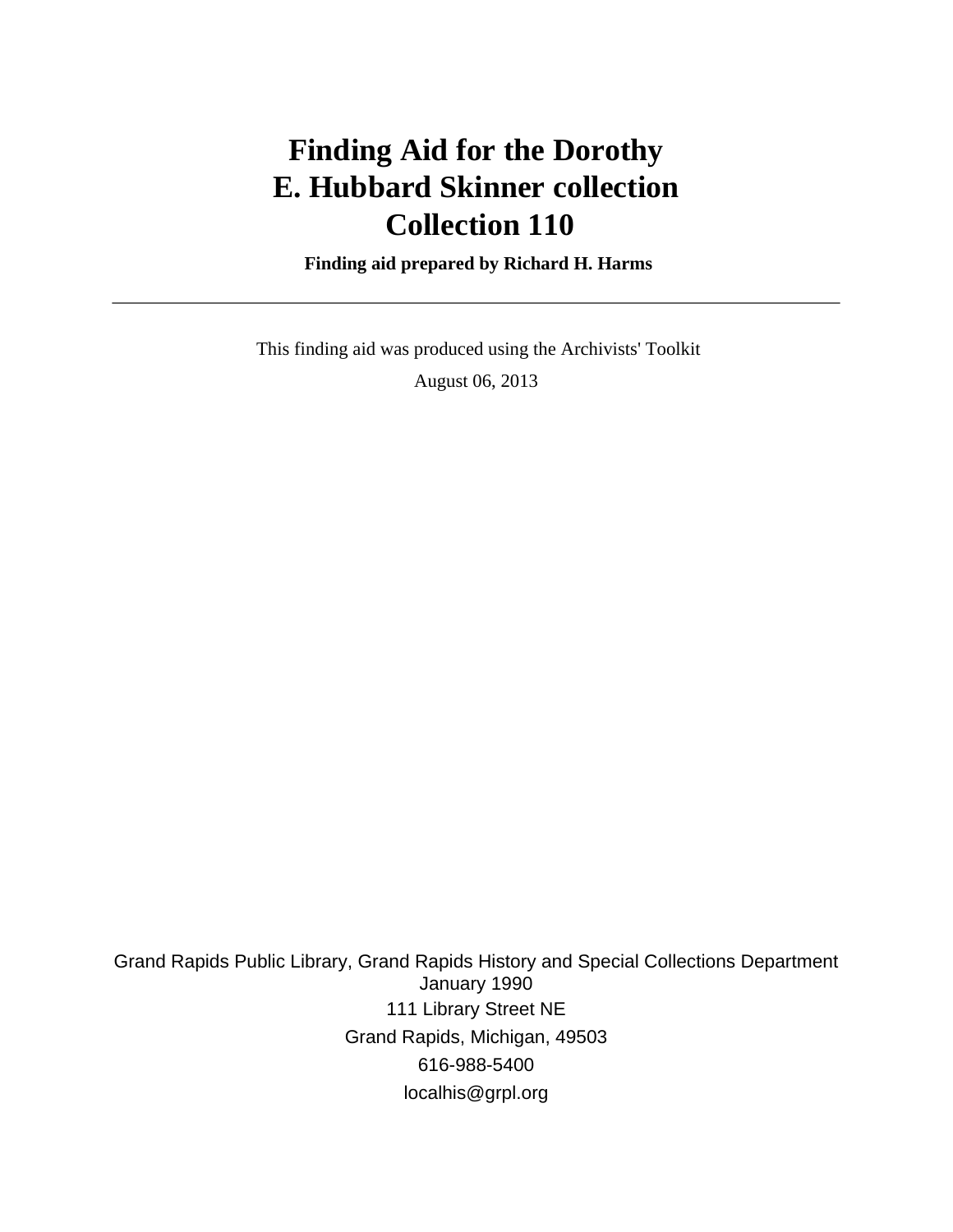# **Table of Contents**

 $\overline{\phantom{a}}$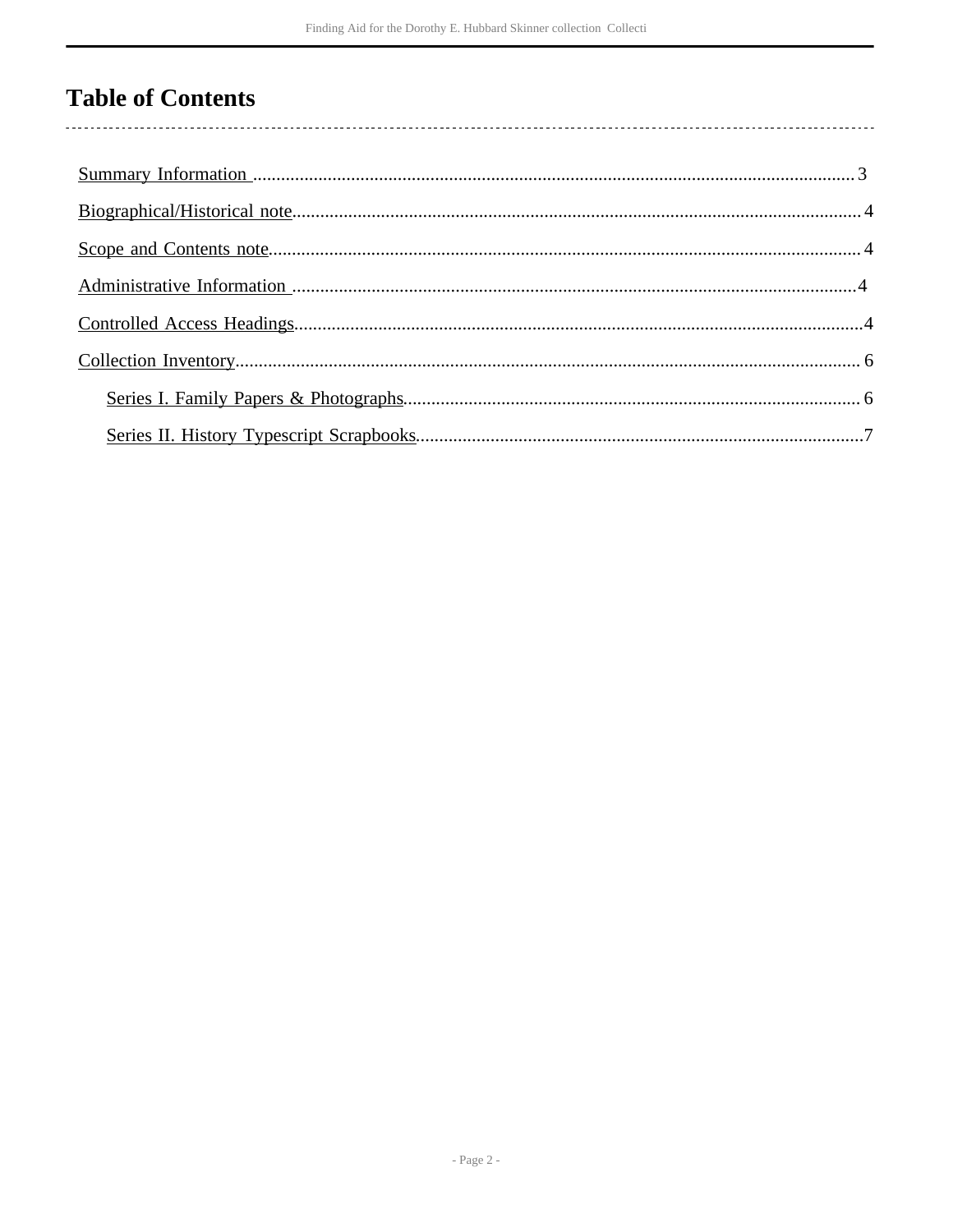# <span id="page-2-0"></span>**Summary Information**

| <b>Repository</b> | Grand Rapids Public Library, Grand Rapids History and Special<br><b>Collections Department</b>                                                                                                                                                                                                                                                                                                                                                                                                                                                                                                                            |
|-------------------|---------------------------------------------------------------------------------------------------------------------------------------------------------------------------------------------------------------------------------------------------------------------------------------------------------------------------------------------------------------------------------------------------------------------------------------------------------------------------------------------------------------------------------------------------------------------------------------------------------------------------|
| <b>Creator</b>    | Skinner, Dorothy E Hubbard, 1897-1979                                                                                                                                                                                                                                                                                                                                                                                                                                                                                                                                                                                     |
| <b>Title</b>      | Dorothy E. Hubbard Skinner collection                                                                                                                                                                                                                                                                                                                                                                                                                                                                                                                                                                                     |
| Date [inclusive]  | 1959-1968                                                                                                                                                                                                                                                                                                                                                                                                                                                                                                                                                                                                                 |
| <b>Extent</b>     | 0.47 Linear feet One box                                                                                                                                                                                                                                                                                                                                                                                                                                                                                                                                                                                                  |
| Language          | English                                                                                                                                                                                                                                                                                                                                                                                                                                                                                                                                                                                                                   |
| <b>Abstract</b>   | Dorothy E. Hubbard (1897-1979) compiled typescripts of various<br>resources that documented Michigan history. She completed this work<br>during the late 1950s and early 1960s. Topics relate mainly to West<br>Michigan, such as the Grand River, Lamont, Fallasburg, Grand Rapids,<br>interurbans, Byron Township, Alpine Township, Georgetown Township,<br>Plainfield Township, Haire School and lumbering. The collection also<br>contains transcripts of a handful of Civil War letters from West Michigan<br>Soldiers. Skinner also compiled a Lowing family genealogy and wrote a<br>history of the Lowing family. |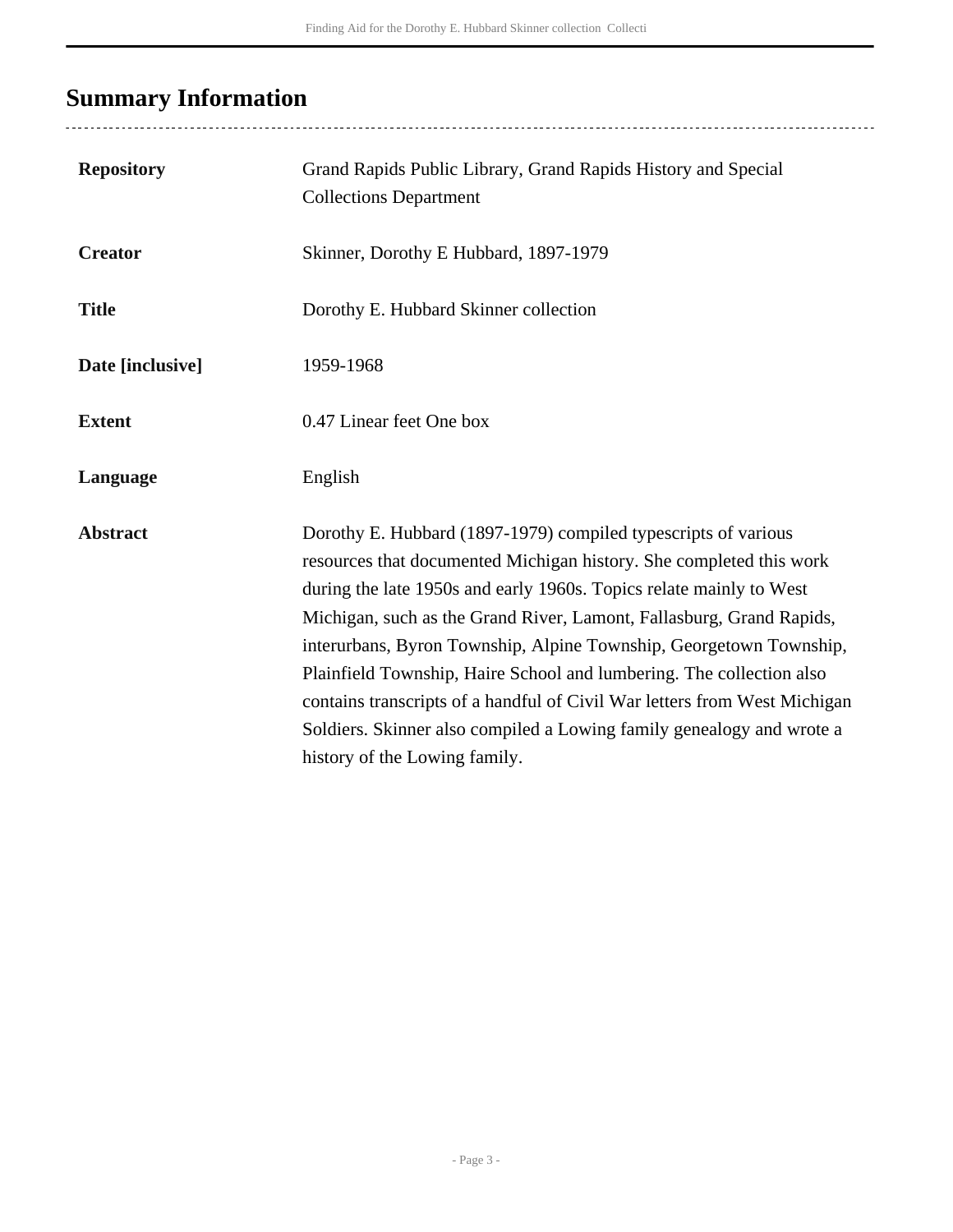# <span id="page-3-0"></span>**Biographical/Historical note**

Dorothy E. Hubbard was born 29 January 1897 in Georgetown Township, Ottawa County, Michigan. She married Almond V. Skinner and the couple had four sons: Eugene, Lake, Bert and Glen. Ms. Skinner died 15 July 1979 in Baldwin, Michigan.

## <span id="page-3-1"></span>**Scope and Contents note**

The scrapbooks deal with many history topics. Only those topics dealing with West Michigan are delineated in the container list.

# <span id="page-3-2"></span>**Administrative Information**

#### **Publication Information**

Grand Rapids Public Library, Grand Rapids History and Special Collections Department January 1990

#### **Immediate Source of Acquisition note**

Anonymous donor, accession number 1990.002

## <span id="page-3-3"></span>**Controlled Access Headings**

#### **Family Name(s)**

• Lowing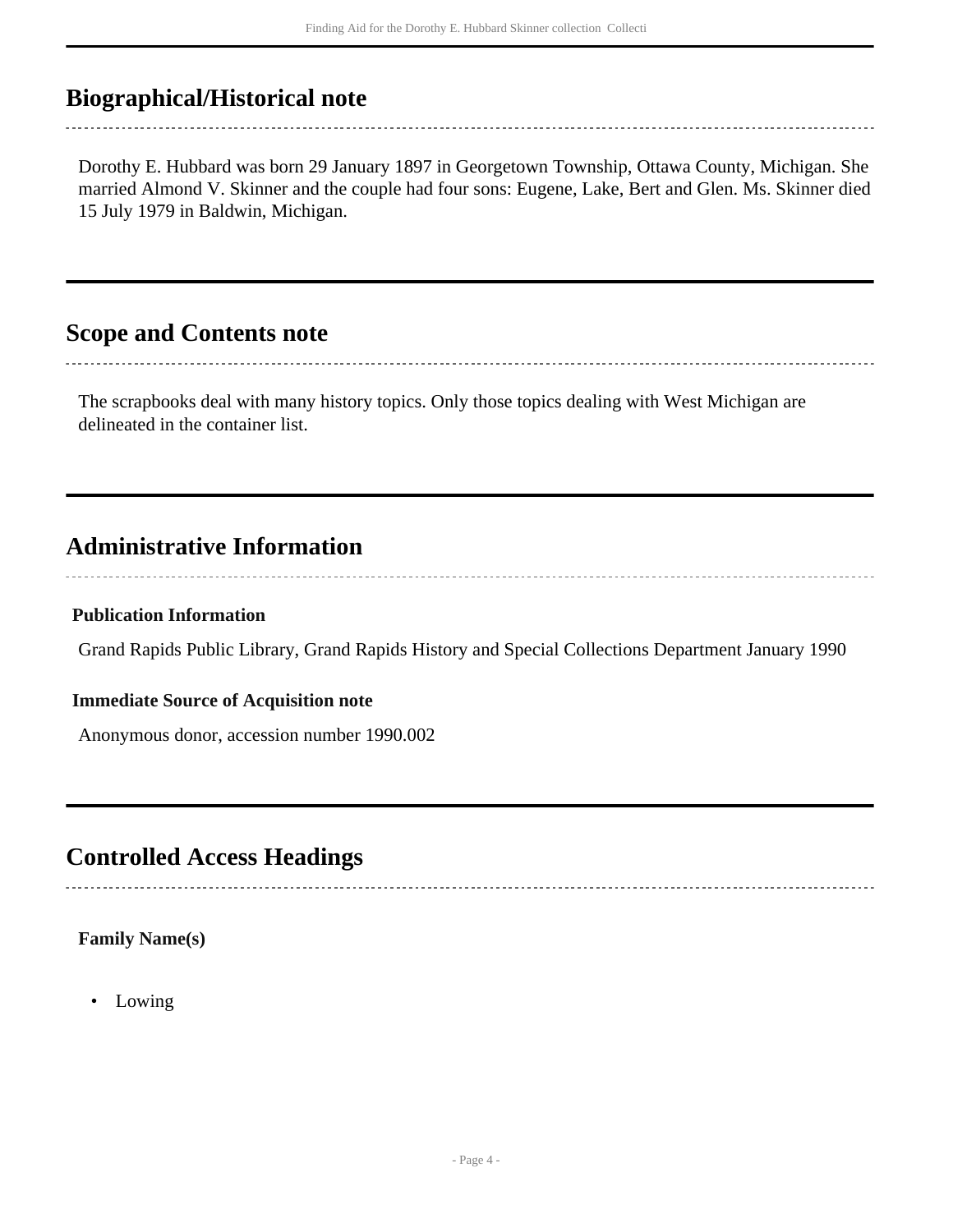### **Genre(s)**

• scrapbooks

## **Geographic Name(s)**

- Georgetown (Mich.) -- History
- Grand Rapids (Mich.) -- History
- Kent County (Mich.) -- History
- Ottawa County (Mich.) -- History
- United States -- History -- Civil War, 1861-1865 -- Personal narratives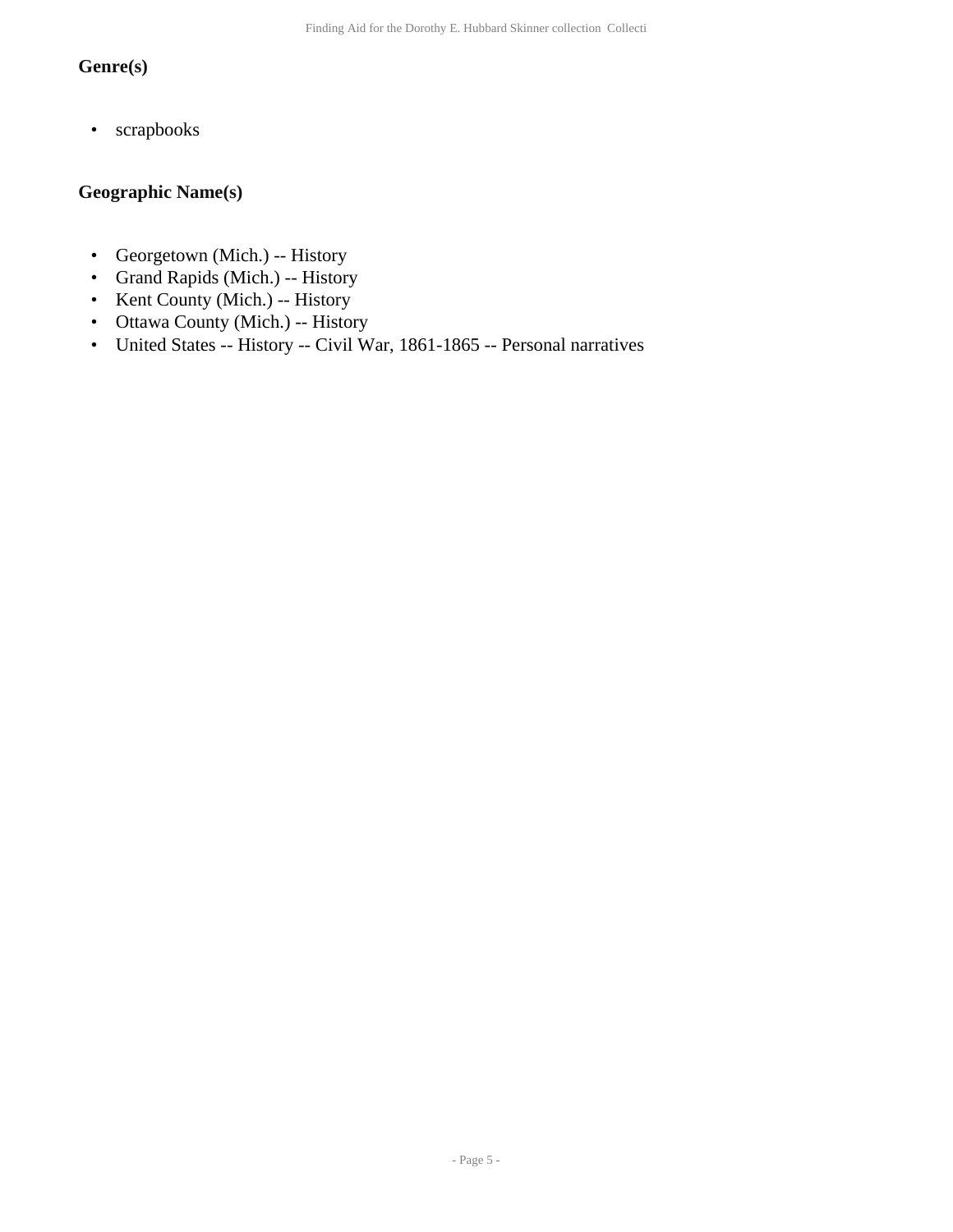# <span id="page-5-0"></span>**Collection Inventory**

<span id="page-5-1"></span>

| <b>Series I. Family Papers &amp; Photographs</b>                                                                                                                                                                                   |              |                |
|------------------------------------------------------------------------------------------------------------------------------------------------------------------------------------------------------------------------------------|--------------|----------------|
|                                                                                                                                                                                                                                    | <b>Box</b>   | <b>Folder</b>  |
| Lowing Family genealogy, n.d. [Mimeo copy]                                                                                                                                                                                         | $\mathbf{1}$ | $\mathbf{1}$   |
| Lowing Family history, n.d. [Typescript]                                                                                                                                                                                           | $\mathbf{1}$ | $\overline{2}$ |
| Co. I, Third Regiment Michigan Volunteers, as told in letters from Stephen<br>L. Lowing to members of his family, w info. and data compiled by<br>Dorothy Skinner, Great Grand daughter. Formerly M973.7.L953c. 00.<br>$[3330]$ .1 | $\mathbf{1}$ | 2.5            |
| Haire School history (Georgetown Township), n.d.                                                                                                                                                                                   | $\mathbf{1}$ | $\overline{4}$ |
| Hubbard Farm history, [c.1968].                                                                                                                                                                                                    | $\mathbf{1}$ | 5              |
| Photographs                                                                                                                                                                                                                        |              |                |
|                                                                                                                                                                                                                                    | <b>Box</b>   | Folder         |
| [Hubbard Farm] Luke Lowing House. Blendan Landing on Grand River,<br>n.d.                                                                                                                                                          | $\mathbf{1}$ | 3              |
| Crysler School, 1968.                                                                                                                                                                                                              | $\mathbf{1}$ | 3              |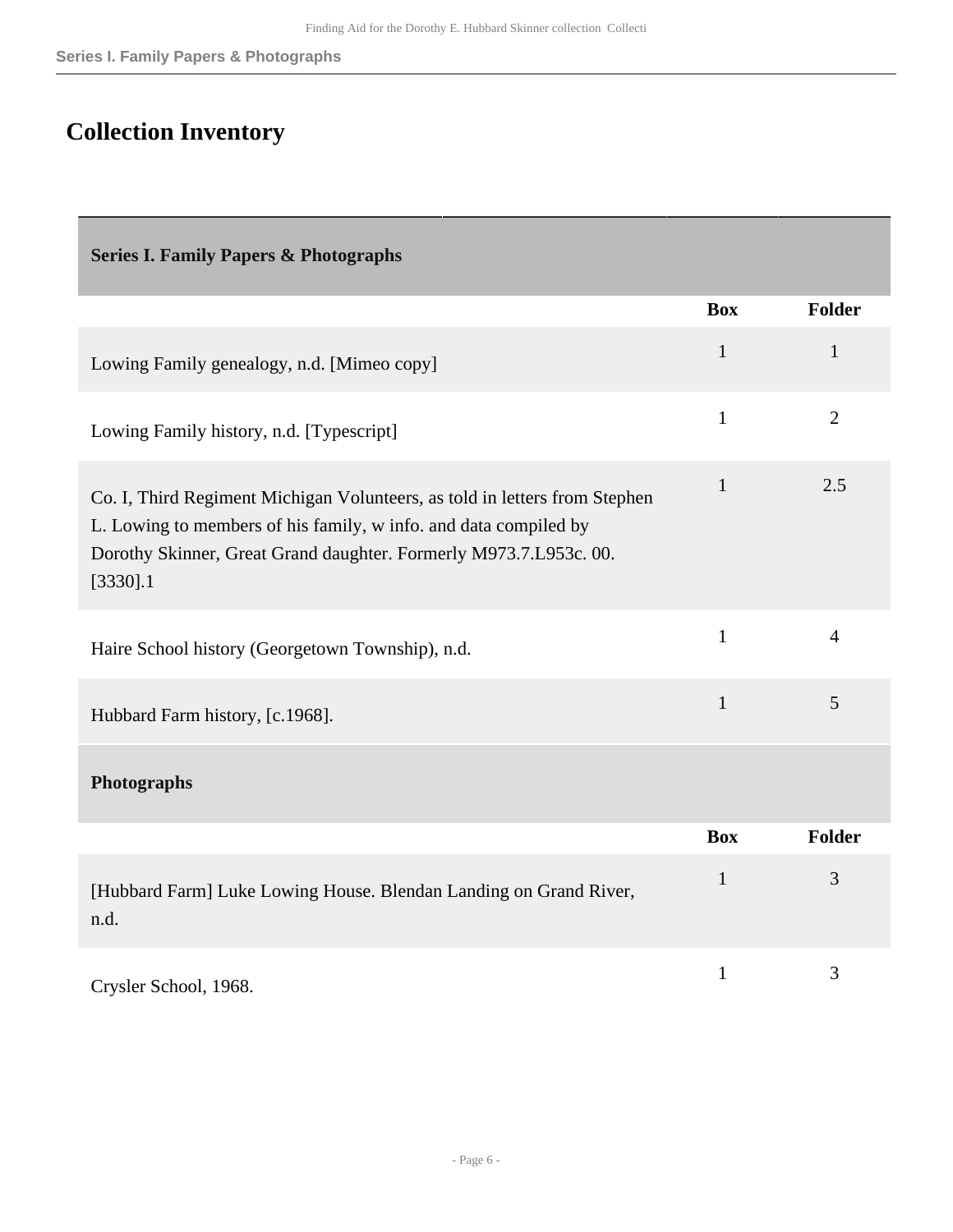### **Series II. History Typescript Scrapbooks**

| Big Gully Elm, n.d. |  | $\rightarrow$ |
|---------------------|--|---------------|
|---------------------|--|---------------|

## <span id="page-6-0"></span>**Series II. History Typescript Scrapbooks**

|                                             | <b>Box</b>   | Folder         |
|---------------------------------------------|--------------|----------------|
| Early Days, 1956, 1966                      | $\mathbf{1}$ | $6\,$          |
| -At Macatawa                                | $\mathbf{1}$ | 6              |
| -Old Photo Album                            | $\mathbf{1}$ | 6              |
| -YMCA Celebrates Its 100th Birthday         | $\mathbf{1}$ | 6              |
| -House of David                             | $\mathbf{1}$ | 6              |
| -Grand Rapids Canal Still Flows             | $\mathbf{1}$ | 6              |
| Early Days, 1959-1964                       | $\mathbf{1}$ | $\overline{7}$ |
| -Slaughter of Pines                         | $\mathbf{1}$ | $\overline{7}$ |
| -Plainfield's Early Villages                | $\mathbf{1}$ | $\overline{7}$ |
| -Byron's First Log Cabin                    | $\mathbf{1}$ | $\overline{7}$ |
| -Alpine: Escape Trail of Canadian Gunrunner | $\mathbf 1$  | $\overline{7}$ |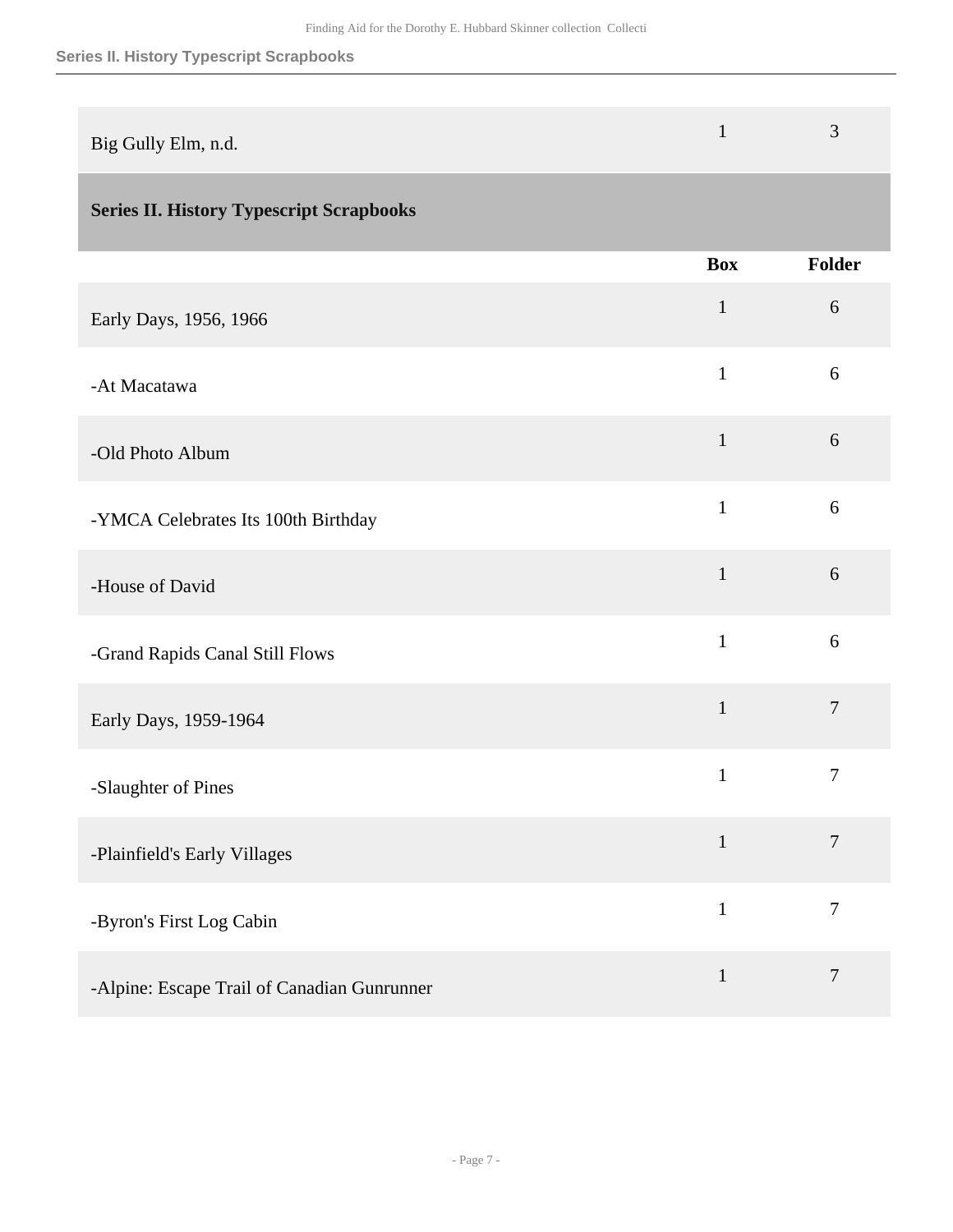### **Series II. History Typescript Scrapbooks**

| -Grand Rapids is Host to National Grange    | $\mathbf{1}$ | $\overline{7}$ |
|---------------------------------------------|--------------|----------------|
| -Park Congregational Church                 | $\mathbf{1}$ | $\overline{7}$ |
| -Spencer Township Timber                    | $\mathbf{1}$ | $\overline{7}$ |
| -Grand Haven                                | $\mathbf{1}$ | $\tau$         |
| -Graafschap Secessionists                   | $\mathbf{1}$ | $\overline{7}$ |
| -Water Wheel                                | $\mathbf{1}$ | $\overline{7}$ |
| -Doomed Police Building                     | $\mathbf{1}$ | $\tau$         |
| Old Time Events, 1959-1964                  | $\mathbf{1}$ | $8\,$          |
| -Oakview School                             | $\mathbf{1}$ | 8              |
| -Mineral Springs in Cascade                 | $\mathbf{1}$ | 8              |
| -Grand Rapids Makes Its Mark                | $\mathbf{1}$ | 8              |
| -Alaska's Golden Era                        | $\mathbf{1}$ | 8              |
| -Lamont Looks Back                          | $\mathbf{1}$ | $\,8\,$        |
| -New Home to be Built (St. Johns Orphanage) | $\mathbf{1}$ | $8\,$          |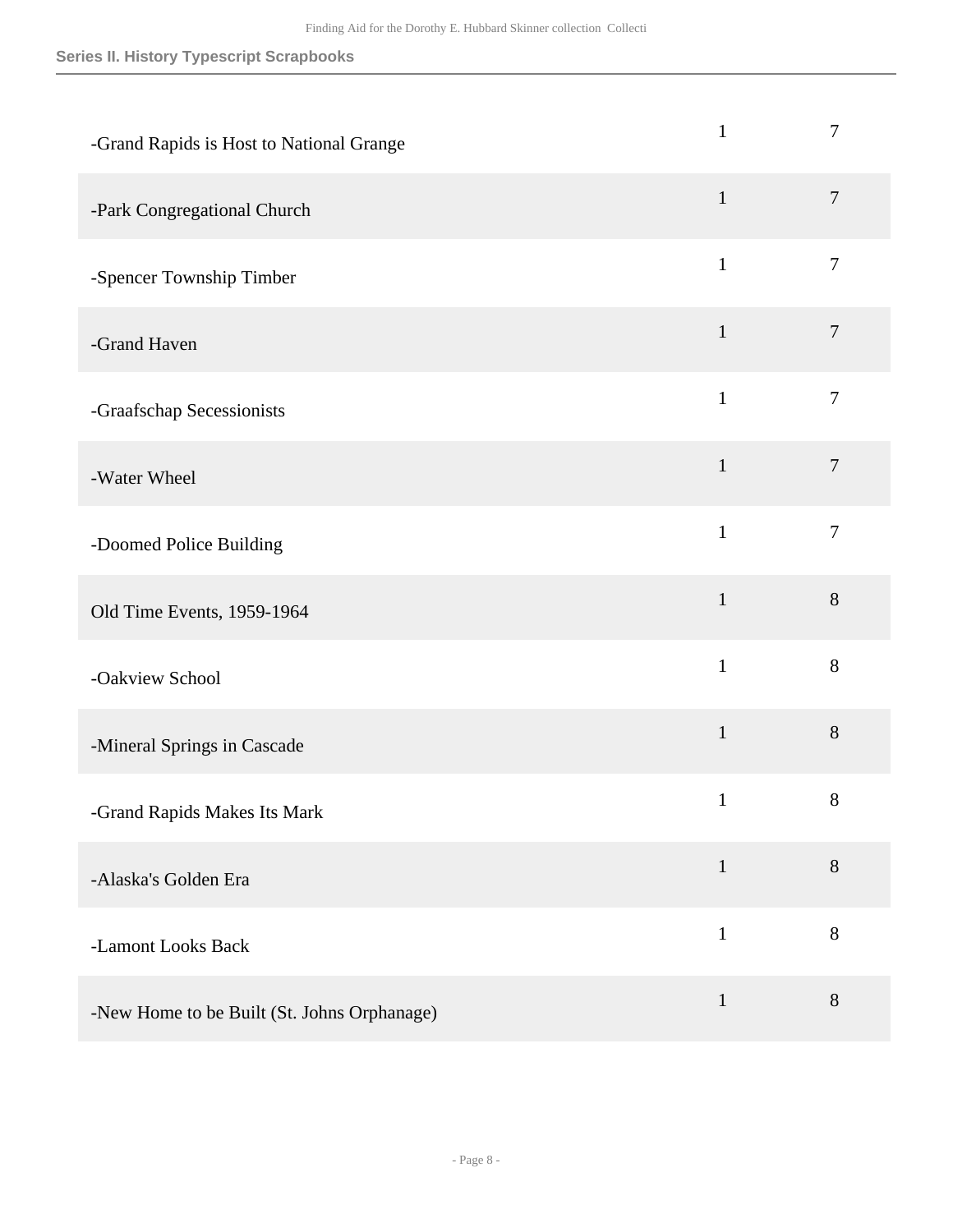### **Series II. History Typescript Scrapbooks**

| -Alto was Once a Farm            | $\mathbf{1}$ | 8              |
|----------------------------------|--------------|----------------|
| Early Days, 1965-1966            | $\mathbf{1}$ | $\overline{9}$ |
| -War Pictures (Spanish-American) | $\mathbf{1}$ | 9              |
| -Berger Ceverolet Building       | $\mathbf{1}$ | 9              |
| -Tour of Grand Rapids' Past      | $\mathbf{1}$ | 9              |
| -Riverfront Development          | $\mathbf{1}$ | 9              |
| -Glory of the Chauttauqua        | $\mathbf{1}$ | 9              |
| -Interurban is Instant Success   | $\mathbf{1}$ | $\overline{9}$ |
| West Michigan, 1965-66.          | $\mathbf{1}$ | 10             |
| -Fallasburg Restoration          | $\mathbf{1}$ | 10             |
| -Old Photo Album                 | $\mathbf{1}$ | 10             |
| -Forest Fires of 1871            | $\mathbf{1}$ | $10\,$         |
| -Riverfront Development          | $\mathbf{1}$ | 10             |
| -Grand Rapids Earliest Churches  | $\mathbf{1}$ | 10             |